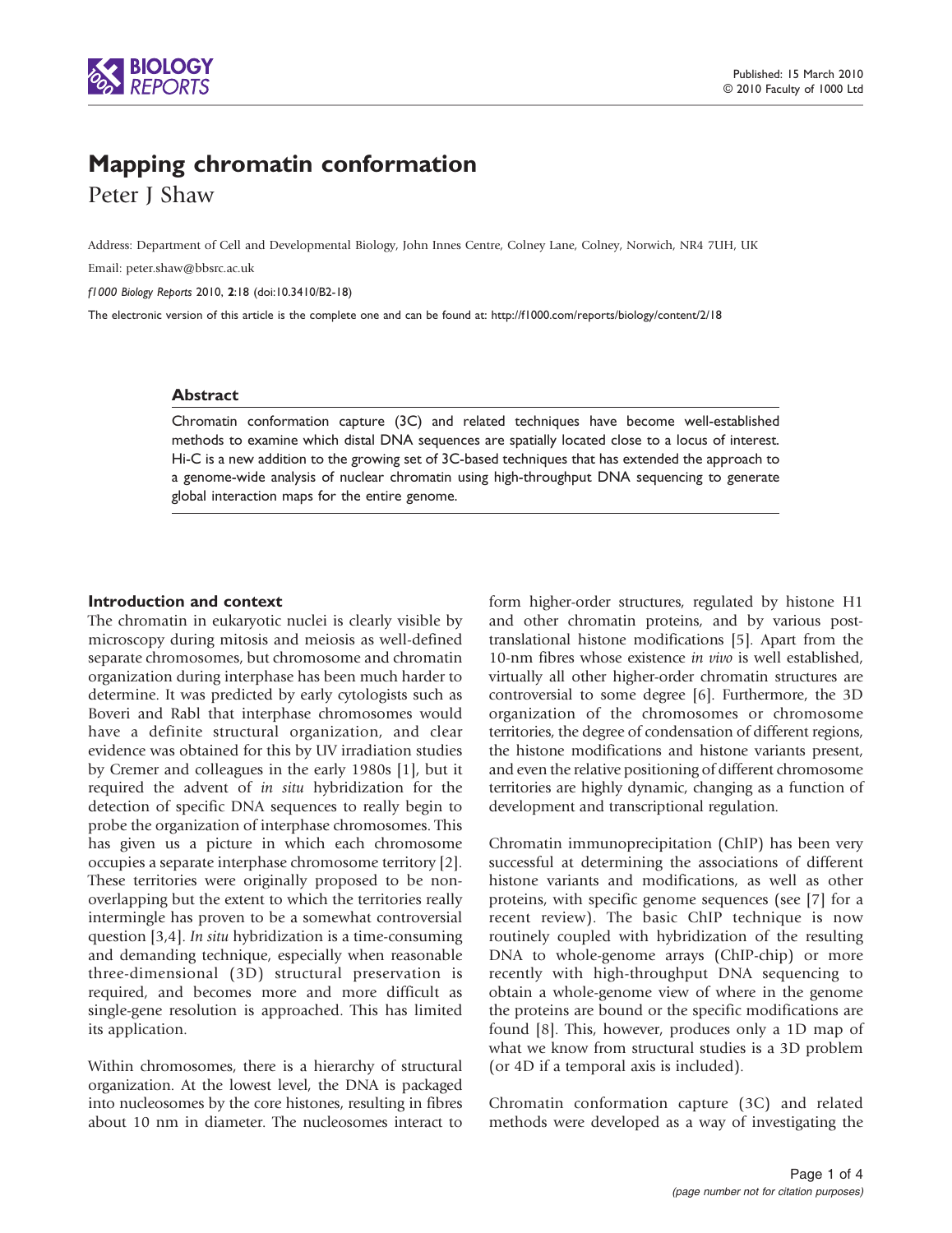long-range interactions of a DNA sequence in the nucleus [\[9,10](#page-2-0)]. In 3C, chromatin is cross-linked by formaldehyde and digested by restriction enzymes to leave sequences held together by the cross-links. These are then ligated under dilute conditions that favour the ligation of only DNA fragments held together by the cross-linking. The resulting ligated DNA fragments contain sequences that were thus in close physical proximity at the time of the cross-linking. In conventional 3C techniques, the pool of ligated sequences is analysed by polymerase chain reaction using primer pairs from the target sequence and potential interacting sequences.

## Major recent advances

In a recent paper by Lieberman-Aiden et al. [[11\]](#page-2-0), the 3C technique is taken one further stage to provide an unbiased map of genome-wide interactions in a technique they have named Hi-C. In this method, the cross-linked chromatin is digested as in 3C, using an enzyme that leaves a  $5'$  overhang, which is then filled, including a biotinylated nucleotide, and the blunt-ended fragments are ligated in dilute conditions as in 3C. The resulting ligated DNA is sheared and biotin-containing sequences are selected with streptavidin beads to yield a library of fragments containing sequences from pairs of interacting loci. These fragments are then subjected to massively parallel DNA sequencing to give a genome-wide catalogue of interactions. In the current work, the interactions were grouped together in regions of either 1 Mb or 100 kb and are thus comparatively low in resolution.

The resulting dataset clearly contains an enormous amount of information that in general is related to the 3D structure of the genome. However, there are problems in understanding such a dataset in terms of structure. First, the data are statistical in nature – the sequences are the result of interactions taking place in many cells, and in all probability no one cell will display more than a fraction of the total. Second, it is not clear how we go from a list of interactions to a 3D map of some sort that can be compared with other nuclear structural data. Despite these caveats, the Hi-C approach adds a powerful new tool for probing the intranuclear organization of chromosomes, as Lieberman-Aiden et al. [\[11](#page-2-0)] have demonstrated.

They first tested whether the data are consistent with the existence of chromosome territories by calculating the average intrachromosomal contact probability as a function of genomic distance on each chromosome. This showed that the probability of detecting an interaction between sequences on the same chromosome was always much larger than between sequences on

different chromosomes, consistent with the segregation of chromosomes into territories. Furthermore, the interaction probability decreased the further apart the sequences were along the chromosome, suggesting that the 3D distance between loci increases with increasing genomic separation along the chromosome. In another test of their data, the authors showed that interaction frequencies measured by Hi-C agreed reasonably well with 3D distance measured by *in situ* labelling.

Lieberman-Aiden et al. [[11\]](#page-2-0) then concentrated on the substructure of individual chromosomes by calculating an interaction matrix of each chromosome with itself. This gave an overall 'plaid' patterning, which the authors interpreted as suggesting that the chromosomal sequence was divided into two sets of interspersed blocks (denoted A and B). A blocks interact with A blocks and B with B, whereas the interactions between A and B are less strong. The boundaries of these blocks in the plaid pattern corresponded strikingly with the boundaries between gene-rich regions, which showed higher levels of specific histone methylations and greater DNAse1 sensitivity, and gene-poor regions. Thus, the most obvious feature of the data was to divide the chromosome into regions probably broadly comparable to active chromatin and inactive chromatin. The interaction frequencies at a given genomic separation were greater in the gene-poor regions of chromatin (assumed to be more condensed), presumably because the DNA strands are physically closer together.

Finally, the authors used a modelling approach to examine the possible structure of the chromosome by calculating the intrachromosomal contact probability as a function of genomic distance (denoted as s). Between 500 kb and 7 Mb (roughly the size found for the open and closed chromatin domains), the probability followed an approximate curve of s<sup>-1</sup>. The expected contact probability curves were proposed by modelling to be consistent with what the authors call a 'fractal' globule, in which a series of smaller globules like beads on a string are crumpled together in a hierarchical series of structures, but inconsistent with alternative arrangements [\[12](#page-2-0)].

## Future directions

The Hi-C method opens up a number of possibilities. For a start, with successively larger sequencing datasets, progressively finer interactions should be detectable. For example, the existence of regular higher-order structures in interphase nuclei, such as the 30-nm fibre, has long been proposed but is still controversial in vivo [\[6\]](#page-2-0). It is debatable whether such regularities will be detectable in this type of data; at short range, random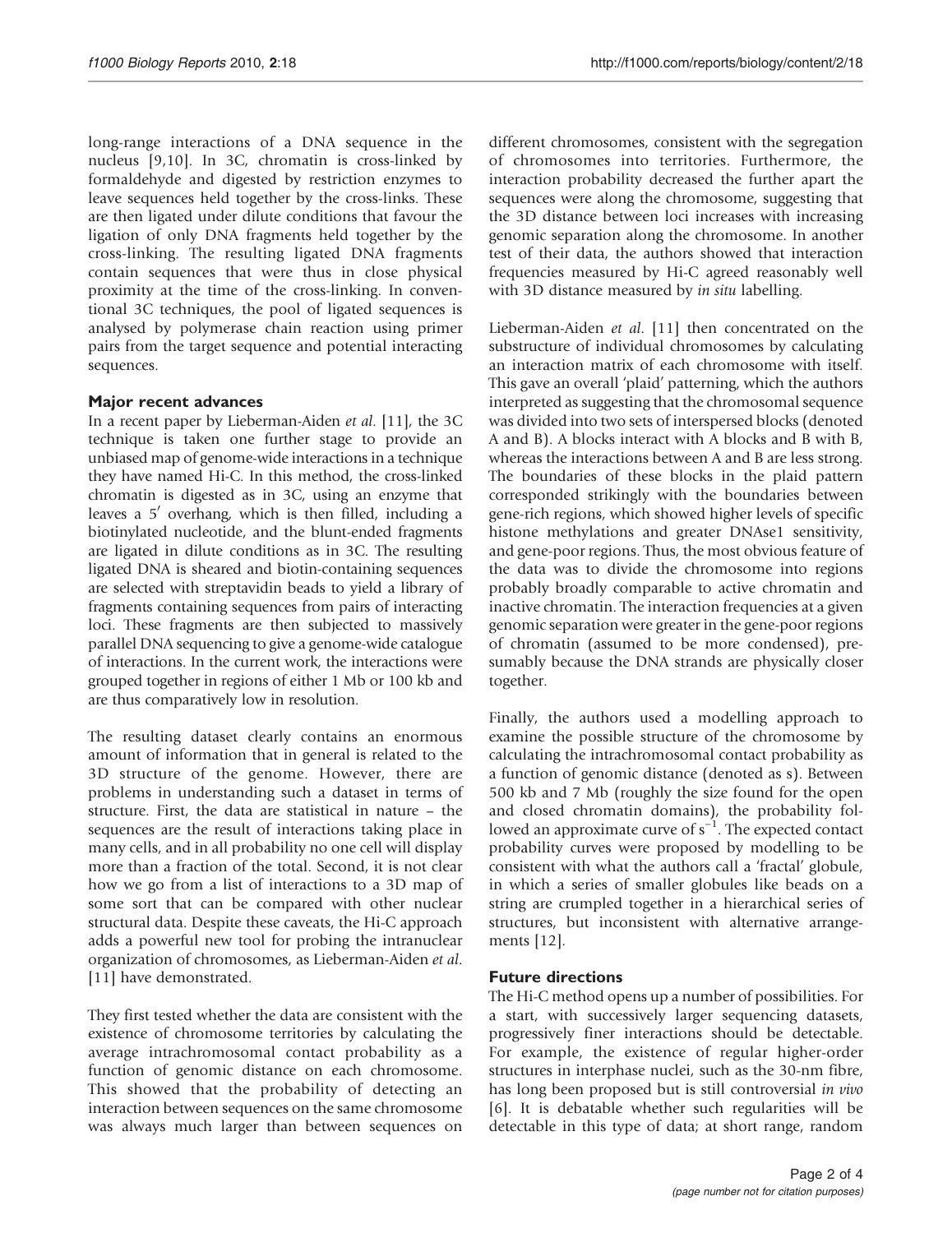<span id="page-2-0"></span>collisions may generate too much non-specific background to determine any regularities [13], but ways to detect such interactions may be found if they are regular and specific enough. Similar considerations apply to the detection of regular packing in mitotic chromosomes, but differences through interphase may show up, as should systematic differences between cell types. Other recent methods have combined ChIP with unbiased high-throughput 3C methods. Fullwood et al. [14] used such a method, which they called ChIA-PET (chromosome interaction analysis by paired-end sequence tagging), to analyse chromatin sequences bound to human oestrogen receptor-alpha. Hopefully, future developments in these methods will reduce the background noise level and increase the sensitivity and specificity (see [\[15](#page-3-0)] for a detailed discussion of this).

Using various assumptions, several groups are now attempting to model chromosome territorial organization and chromosome dynamics [12[,16-19](#page-3-0)]. As yet, there are relatively few data to test these models against, and the data that do exist are relatively low in resolution, such as overall positioning of chromosomes and shapes of chromosome territories. 3C, Hi-C and related techniques offer many more extensive and detailed data to compare with predictions from modelling studies.

Two of the most attractive aspects of the Hi-C and similar techniques are that they are, in principle, applicable to any species with a sequenced genome (e.g., see Louwers et al., 2009 [\[20](#page-3-0)] for the application of 3C methods to plants) and that they use sequencing methods that are rapidly becoming more routine and cheaper. In situ techniques, on the other hand, have to be tailored specifically to each species or even different cell types within a species and have remained difficult and timeconsuming. Thus, we may eventually hope to have studies of many species and cell types, which will allow much more firmly based generalizations about at least some aspects of 3D structure to be made.

## Abbreviations

3C, chromatin conformation capture; 3D, threedimensional; ChIP, chromatin immunoprecipitation.

### Competing interests

The author declares that he has no competing interests.

### Acknowledgments

Work in the author's laboratory is supported by the Biotechnology and Biological Sciences Research Council of the UK.

#### **References**

- 1. Cremer T, Cremer C, Baumann H, Luedtke EK, Sperling K, Teuber V, Zorn C: Rabl's model of the interphase chromosome arrangement tested in Chinese hamster cells by premature chromosome condensation and laser-UV-microbeam experiments. Hum Genet 1982, 60:46-56.
- 2. Meaburn KJ, Misteli T: Cell biology: chromosome territories. Nature 2007, 445:379-781.
- 3. Branco MR, Pombo A: Intermingling of chromosome territories in interphase suggests role in translocations and transcription-dependent associations. PLoS Biol 2006, 4: e138.
- 4. Branco MR, Pombo A: Chromosome organization: new facts, new models. Trends Cell Biol 2007, 17:127-34.
- 5. Campos El, Reinberg D: Histones: annotating chromatin. Annu Rev Genet 2009, 43:559-99.
- Eltsov M, Maclellan KM, Maeshima K, Frangakis AS, Dubochet J: Analysis of cryo-electron microscopy images does not support the existence of 30-nm chromatin fibers in mitotic chromosomes in situ. Proc Natl Acad Sci U S A 2008, 105:19732-7.

[f1000 Factor 6.0](http://www.f1000biology.com/article/id/1144933) Must Read Evaluated by William Earnshaw 19 Jan 2009

- 7. Wong E, Wei CL: ChIP'ing the mammalian genome: technical advances and insights into functional elements. Genome Med 2009, 1:89.
- 8. Gilchrist DA, Fargo DC, Adelman K: Using ChIP-chip and ChIPseq to study the regulation of gene expression: genome-wide localization studies reveal widespread regulation of transcription elongation. Methods 2009, 48:398-408.
- 9. Dekker J, Rippe K, Dekker M, Kleckner N: Capturing chromosome conformation. Science 2002, 295:1306-11.

[f1000 Factor 6.5](http://www.f1000biology.com/article/id/1004548) Must Read Evaluated by Regine Hengge 28 Feb 2002, Andrew Belmont 14 Aug 2002, Tamar Schlick 28 Aug 2002

- 10. Simonis M, Kooren J, de Laat W: An evaluation of 3C-based methods to capture DNA interactions. Nat Methods 2007, 4:895-901.
- 11. Lieberman-Aiden E, van Berkum NL, Williams L, Imakaev M, Ragoczy T, Telling A, Amit I, Lajoie BR, Sabo PJ, Dorschner MO, Sandstrom R, Bernstein B, Bender MA, Groudine M, Gnirke A, Stamatoyannopoulos J, Mirny LA, Lander ES, Dekker J: Comprehensive mapping of long-range interactions reveals folding principles of the human genome. Science 2009, 326:289-93.

[f1000 Factor 10.2](http://www.f1000biology.com/article/id/1165575) Exceptional Evaluated by Tom Tullius 28 Oct 2009, Tamar Schlick 29 Oct 2009, Lloyd Smith 08 Dec 2009, Dean Jackson 11 Dec 2009, Thomas Ried 14 Dec 2009, Kenneth Zaret 19 Jan 2010

- 12. Mateos-Langerak J, Bohn M, de Leeuw W, Giromus O, Manders EM, Verschure PJ, Indemans MH, Gierman HJ, Heermann DW, van Driel R, Goetze S: Spatially confined folding of chromatin in the interphase nucleus. Proc Natl Acad Sci U S A 2009, 106:3812-7.
- 13. Dekker J: The three 'C' s of chromosome conformation capture: controls, controls, controls. Nat Methods 2006, 3:17-21.
- 14. Fullwood MJ, Liu MH, Pan YF, Liu J, Xu H, Mohamed YB, Orlov YL, Velkov S, Ho A, Mei PH, Chew EG, Huang PY, Welboren WJ, Han Y, Ooi HS, Ariyaratne PN, Vega VB, Luo Y, Tan PY, Choy PY, Wansa KD, Zhao B, Lim KS, Leow SC, Yow JS, Joseph R, Li H, Desai KV, Thomsen JS, Lee YK, et al.: An oestrogen-receptoralpha-bound human chromatin interactome. Nature 2009, 462:58-64.

[f1000 Factor 8.0](http://www.f1000biology.com/article/id/1256956) Exceptional Evaluated by Yi Eve Sun 08 Dec 2009, Paul Webb 18 Jan 2010